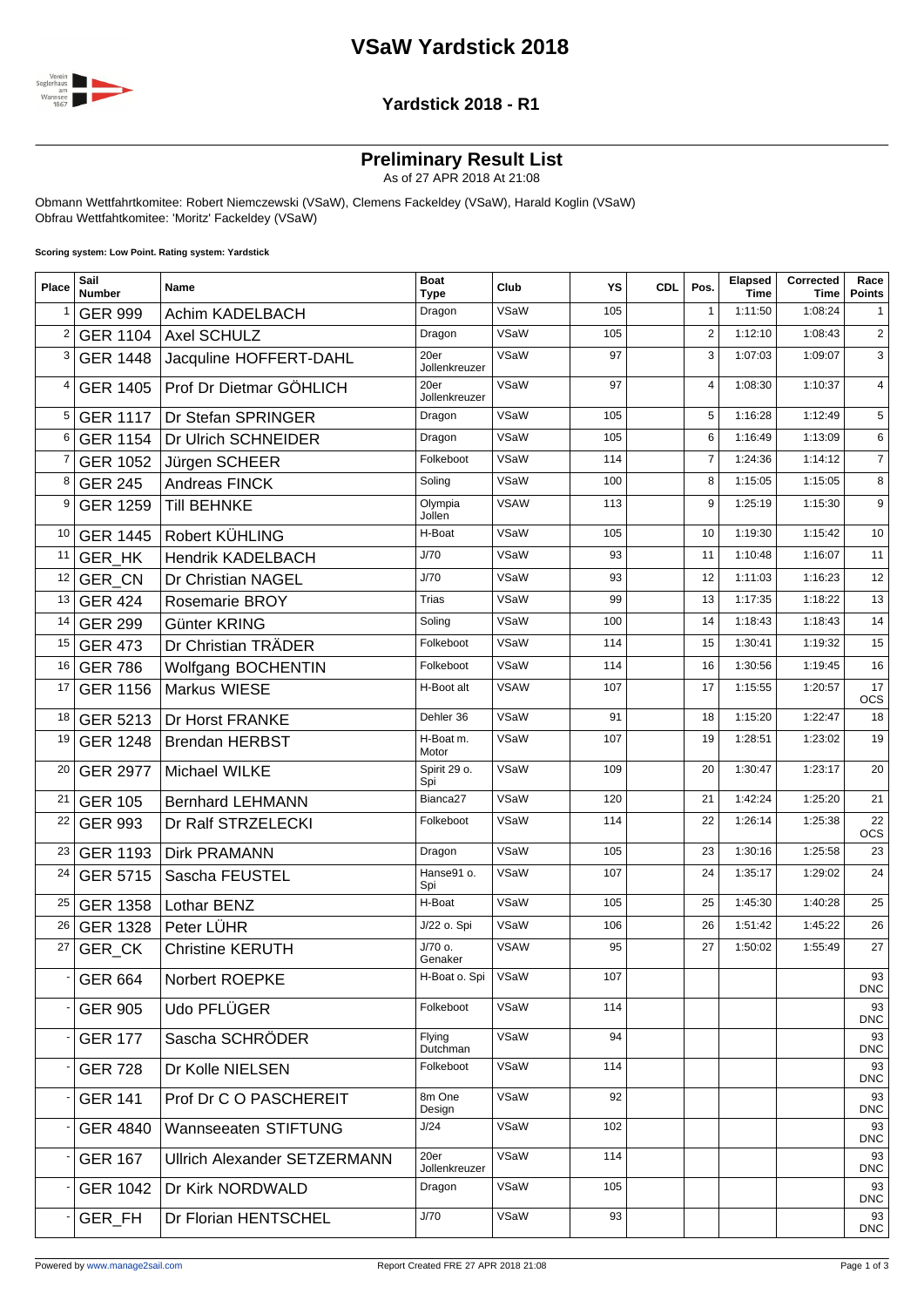# **VSaW Yardstick 2018**



### **Yardstick 2018 - R1**

**Preliminary Result List**

| As of 27 APR 2018 At 21:08 |  |
|----------------------------|--|
|                            |  |

| Place | Sail<br><b>Number</b> | <b>Name</b>                       | <b>Boat</b><br><b>Type</b> | Club | YS  | <b>CDL</b> | Pos. | Elapsed<br><b>Time</b> | Corrected<br>Time | Race<br><b>Points</b> |
|-------|-----------------------|-----------------------------------|----------------------------|------|-----|------------|------|------------------------|-------------------|-----------------------|
|       | <b>GER 189</b>        | Dr Georg ALTENHAIN                | Flying<br>Dutchman         | VSaW | 94  |            |      |                        |                   | 93<br><b>DNC</b>      |
|       | <b>GER 1189</b>       | Dr Benedikt WOLFERS               | RS vision                  | VSaW | 115 |            |      |                        |                   | 93<br><b>DNC</b>      |
|       | GER_NP                | Norbert PETER                     | J/70                       | VSaW | 93  |            |      |                        |                   | 93<br><b>DNC</b>      |
|       | <b>GER 66</b>         | Andreas HAUBOLD                   | 6mR                        | VSaW | 97  |            |      |                        |                   | 93<br><b>DNC</b>      |
|       | GER_PKS               | Phillip KASÜSKE                   | J/70                       | VSaW | 93  |            |      |                        |                   | 93<br><b>DNC</b>      |
|       | <b>GER 359</b>        | Michael KIEHL                     | Folkeboot                  | VSaW | 114 |            |      |                        |                   | 93<br><b>DNC</b>      |
|       | GER CJ                | Carsten JACOB                     | J/70                       | VSaW | 93  |            |      |                        |                   | 93<br><b>DNC</b>      |
|       | GER_LG                | Ludger GAWLITTA                   | J/70                       | VSaW | 93  |            |      |                        |                   | 93<br><b>DNC</b>      |
|       | <b>GER 8018</b>       | Robert NIEMCZEWSKI                | Star                       | VSaW | 97  |            |      |                        |                   | 93<br><b>DNC</b>      |
|       | <b>GER FB</b>         | Frank BUTZMANN                    | J/70                       | VSaW | 93  |            |      |                        |                   | 93<br><b>DNC</b>      |
|       | GER_CS                | Chiara STINMÜLLER                 | J/70                       | VSaW | 93  |            |      |                        |                   | 93<br><b>DNC</b>      |
|       | <b>GER 219</b>        | Katja KOWALSKI                    | Folke Junior               | VSaW | 123 |            |      |                        |                   | 93<br><b>DNC</b>      |
|       | <b>GER 36</b>         | Friedrich SCHMIDT-BLEEK           | Eagle 36                   | VSaW | 100 |            |      |                        |                   | 93<br><b>DNC</b>      |
|       | <b>GER 7427</b>       | <b>Dirk MARKFORT</b>              | Seascape 27                | VSaW | 89  |            |      |                        |                   | 93<br><b>DNC</b>      |
|       | <b>GER_15</b>         | Andreas GOMOLL                    | 6mR Classic                | VSaW | 101 |            |      |                        |                   | 93<br><b>DNC</b>      |
|       | <b>GER 251</b>        | Mark BAYER                        | Finn                       | VSaW | 110 |            |      |                        |                   | 93<br><b>DNC</b>      |
|       | <b>GER 1687</b>       | Dr Helmut ELSNER                  | H-Boat                     | VSaW | 105 |            |      |                        |                   | 93<br><b>DNC</b>      |
|       | <b>GER 40</b>         | <b>Bernd SCHREIBER</b>            | Flying<br>Dutchman         | VSaW | 94  |            |      |                        |                   | 93<br><b>DNC</b>      |
|       |                       | GERReservea   Dr Rainer HEYER     | J/70                       | VSaW | 93  |            |      |                        |                   | 93<br><b>DNC</b>      |
|       | <b>GER 306</b>        | <b>Klaus SCHÄFERS</b>             | Dehler 34                  | VSaW | 101 |            |      |                        |                   | 93<br><b>DNC</b>      |
|       | <b>GER 1042</b>       | Thomas ROMBERG                    | H-Boat o. Spi              | VSaW | 107 |            |      |                        |                   | 93<br><b>DNC</b>      |
|       |                       | GER 1088   Prof Dr Hasso PLATTNER | Dragon spez                | VSaW | 104 |            |      |                        |                   | 93<br><b>DNC</b>      |
|       |                       | GER 1190   Prof Dr Hasso PLATTNER | Dragon                     | VSaW | 105 |            |      |                        |                   | 93<br><b>DNC</b>      |
|       | <b>GER 507</b>        | Carl-Michael MACKENSEN            | Dragon o. Spi              | VSaW | 107 |            |      |                        |                   | 93<br><b>DNC</b>      |
|       | GER_DM                | Dirk MARKFORT                     | J/70                       | VSaW | 93  |            |      |                        |                   | 93<br><b>DNC</b>      |
|       | <b>SWE 127</b>        | Dr Gralf POPKEN                   | Safir 10                   | VSaW | 99  |            |      |                        |                   | 93<br><b>DNC</b>      |
|       | GER_LH                | Lars HAVERLAND                    | J/70                       | VSaW | 93  |            |      |                        |                   | 93<br><b>DNC</b>      |
|       | <b>GER 68</b>         | <b>Robert GIERTH</b>              | 6mR Classic                | VSaW | 97  |            |      |                        |                   | 93<br><b>DNC</b>      |
|       | <b>GER 88</b>         | <b>Wilfried KAMP</b>              | 5.5 Metre                  | VSaW | 101 |            |      |                        |                   | 93<br><b>DNC</b>      |
|       | <b>GER 1050</b>       | Dr Andreas POCHHAMMER             | Dragon                     | VSaW | 105 |            |      |                        |                   | 93<br><b>DNC</b>      |
|       | <b>GER 15</b>         | Dr Martin BRUHNS                  | <b>JK28</b>                | VSaW | 94  |            |      |                        |                   | 93<br><b>DNC</b>      |
|       | <b>GER 1656</b>       | Michael DÜMCHEN                   | H-Boat                     | VSaW | 105 |            |      |                        |                   | 93<br><b>DNC</b>      |
|       | <b>GER 282</b>        | Dr Matthias DULCE                 | Soling                     | VSaW | 100 |            |      |                        |                   | 93<br><b>DNC</b>      |
|       | <b>GER 187</b>        | Alexa WLOCH                       | H-Boat alt                 | VSaW | 107 |            |      |                        |                   | 93<br>DNC             |
|       |                       |                                   |                            |      |     |            |      |                        |                   |                       |